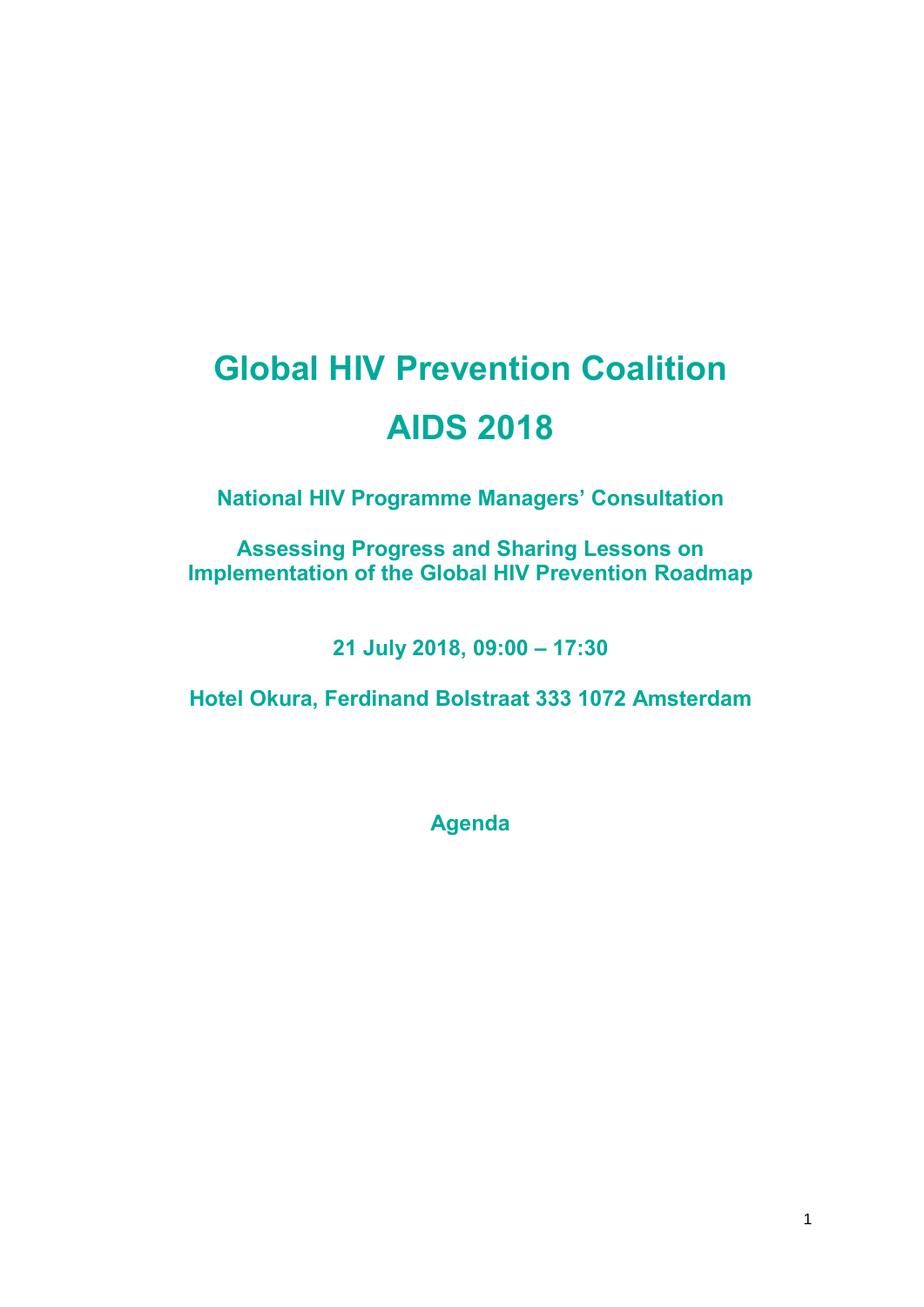| <b>Time</b> | <b>Session</b>                                                                                                          | <b>Speaker</b>                                                   |  |
|-------------|-------------------------------------------------------------------------------------------------------------------------|------------------------------------------------------------------|--|
| 08.30-09.00 | <b>Registration and Coffee</b>                                                                                          |                                                                  |  |
| 09.00-09.30 | Opening and welcome                                                                                                     | Tim Martineau, UNAIDS                                            |  |
|             | Introduction of participants                                                                                            | Ian McFarlane, UNFPA                                             |  |
| 09.30-10.45 | <b>Overview and progress</b>                                                                                            | Chair: Tim Martineau, UNAIDS                                     |  |
|             | Global HIV Prevention 2020 Road Map Commitments<br>and Milestones: progress and gaps                                    | Karl Dehne, UNAIDS, GPC Secretariat                              |  |
|             | Country example:<br>National prevention coalition                                                                       | Davie F. Kalomba, Malawi                                         |  |
|             | Global civil society perspective                                                                                        | Christine Stegling, International AIDS<br>Alliance               |  |
|             | <b>Discussion</b>                                                                                                       |                                                                  |  |
| 10.45-11.00 | <b>Coffee break</b>                                                                                                     |                                                                  |  |
| 11:00-12:15 | Prevention target-setting and monitoring                                                                                | Chair: Karl Dehne, UNAIDS                                        |  |
|             | Country progress and lessons learnt                                                                                     | Clemens Benedikt, GPC Secretariat                                |  |
|             | Country example:<br>National and sub-national prevention targets                                                        | Nduku Kilonzo, Kenya                                             |  |
|             | Discussion                                                                                                              |                                                                  |  |
| 12.15-13.00 | Addressing legal and policy barriers to effective<br>prevention                                                         | Chair: Catherine Sozi, UNAIDS                                    |  |
|             | Country progress since coalition launch                                                                                 | Elizabeth Benomar, UNFPA                                         |  |
|             | Country examples:<br>Age of consent for accessing SRH and HIV services                                                  | Anne Marie Nitschke, Namibia                                     |  |
|             | Change of penal code and implications for HIV<br>prevention among of Gay men and for MSM civil society<br>organizations | Francisco Mbofana, Mozambique                                    |  |
|             | Transgender legislation, strengthening strategic<br>information on trans                                                | Sanjeeva Kumar, India<br>Adele Benzaken, Brazil                  |  |
|             | Commentaries                                                                                                            | Mandeep Dhaliwal, UNDP<br>George Ayala, MPact: Global Action for |  |
|             | Discussion                                                                                                              | Gay Men's Health and Rights.                                     |  |
| 13.00-14.00 | Lunch                                                                                                                   |                                                                  |  |